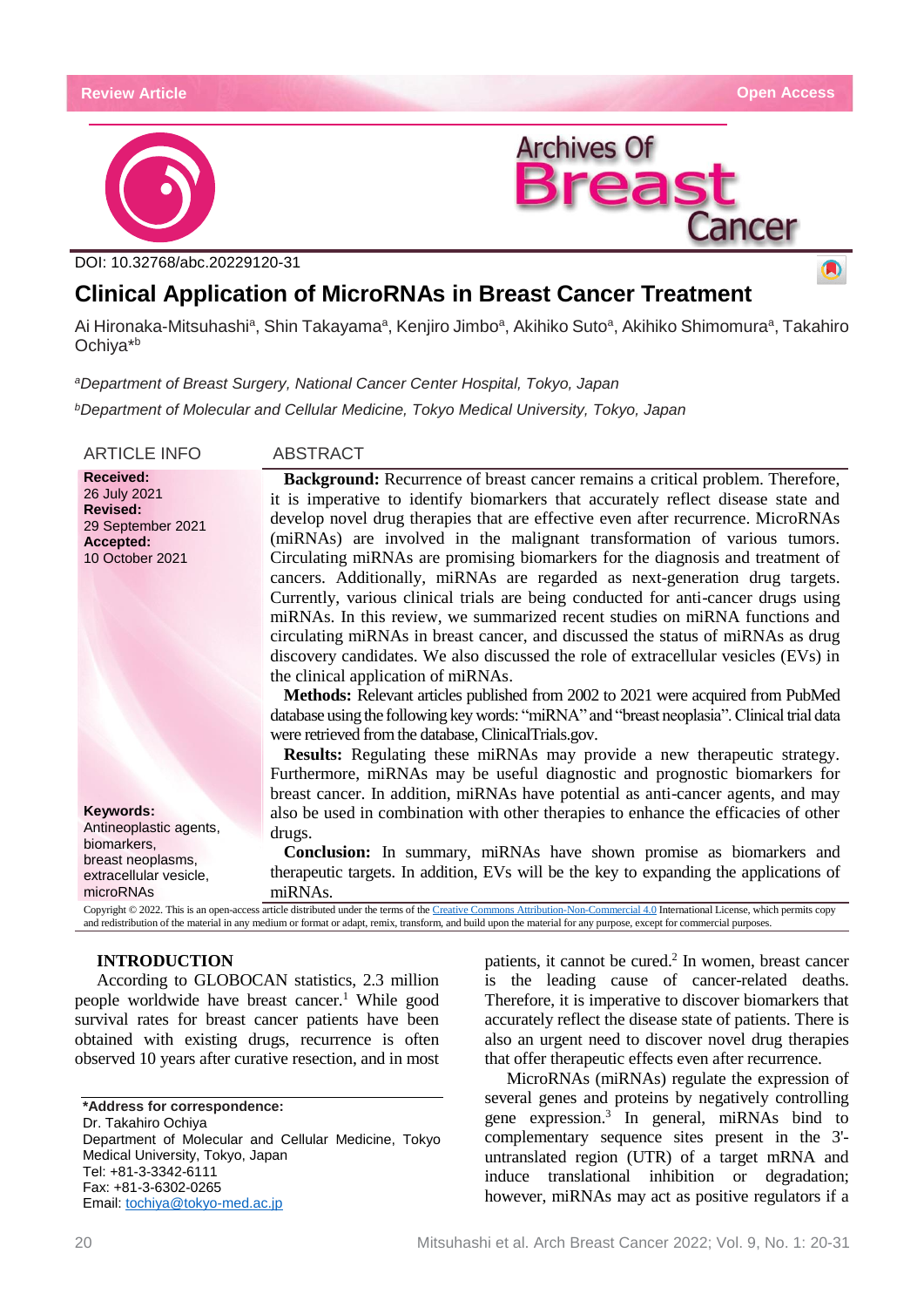

complementary sequence site is present in the 5'-UTR.<sup>4</sup> Since miRNAs do not require perfect sequence complementarity to bind to the target, one miRNA can suppress the expression of multiple mRNAs. Thus, miRNAs are involved in virtually all the biological processes, including development, differentiation, and metabolism, contributing to the maintenance of homeostasis. Abnormal expression of miRNAs has been observed in many diseases, such as allergies, asthma, diabetes, infectious diseases, and cancers.<sup>3</sup> The abnormal expression of miRNAs in cancer was first reported by Croce *et al*. in 2002.<sup>5</sup> It has been observed that miRNAs are involved in the malignant transformation of various cancer types, including breast cancer. Currently, information about all previously discovered miRNAs can be found in public databases, and data on more than 2,600 human mature miRNA sequences are present in the miRbase database (http:// www.mirbase.org).<sup>6</sup>

It is now known that miRNAs are transported to surrounding cells via extracellular vesicles  $(EVs).<sup>7-10</sup>$ All types of cells can secrete EVs that contain various substances such as nucleic acids, lipids, and proteins.<sup>11</sup> An increase in EV secretion is observed in cancer patients and is termed cancer EVs. Cancer EVs have been suggested as potential biomarkers and therapeutic targets.12-14 The functional roles of miRNAs mediated via cancer EVs has been elucidated in several studies, suggesting that regulating miRNAs involved in cellcell communication will provide a new therapeutic strategy in treating cancers. Since novel targets for low molecular weight compounds, the mainstay of drug discovery, have been decreasing, miRNAs are regarded as next-generation drug targets.<sup>15</sup>

Circulating miRNAs are considered as promising biomarkers for diagnosis and treatment and are easy to incorporate into daily medical care. <sup>16</sup> Most circulating miRNAs are co-fractionated with proteins such as

Argonaute 2, which are bound to high-density lipoproteins or encapsulated in 50–150 nm EVs called exosomes, granting stability to the miRNAs in the extracellular environment.<sup>7,11</sup> As a result, extracellular miRNAs can be detected in other body fluids such as blood, tears, breast milk, and saliva. Currently, several clinical trials for liquid biopsies using circulating miRNAs have been conducted for multiple cancers, including breast cancer.17-19

In this review, we outline recent findings on miRNA functions and circulating miRNAs, and summarize the status of miRNAs as drug discovery candidates for breast cancer. In addition, we discuss the role of EVs in the clinical application of miRNAs.

### **METHODS**

Relevant articles published from 2002 to 2021 were acquired (dated 31/03/2021) from PubMed database using the following key words: "miRNA" and "breast neoplasia". Clinical trial data were retrieved from the database, ClinicalTrials.gov. This research was supported by AMED under Grant Number JP21 ck010- 6555, and The Research Funding for Longevity Sciences (21-22) from the National Center for Geriatrics and Gerontology, Japan.

### **RESULTS**

#### *Functional roles of miRNAs in breast cancer*

Increasing evidence has associated miRNA dysregulation with tumor progression and drug resistance in breast cancers (Figure 1). miRNAs in cancer are categorized as either oncogenic or tumor-suppressive depending on their action (Table 1). Certain miRNAs can exhibit dual functions, depending on the type of tissue.<sup>20</sup> For example, miR-122, miR-22 and miR-93 have been reported to have dual functions in patients with breast cancer.<sup>21-25</sup>





Mitsuhashi et al. Arch Breast Cancer 2022; Vol. 9, No. 1: 20-31 21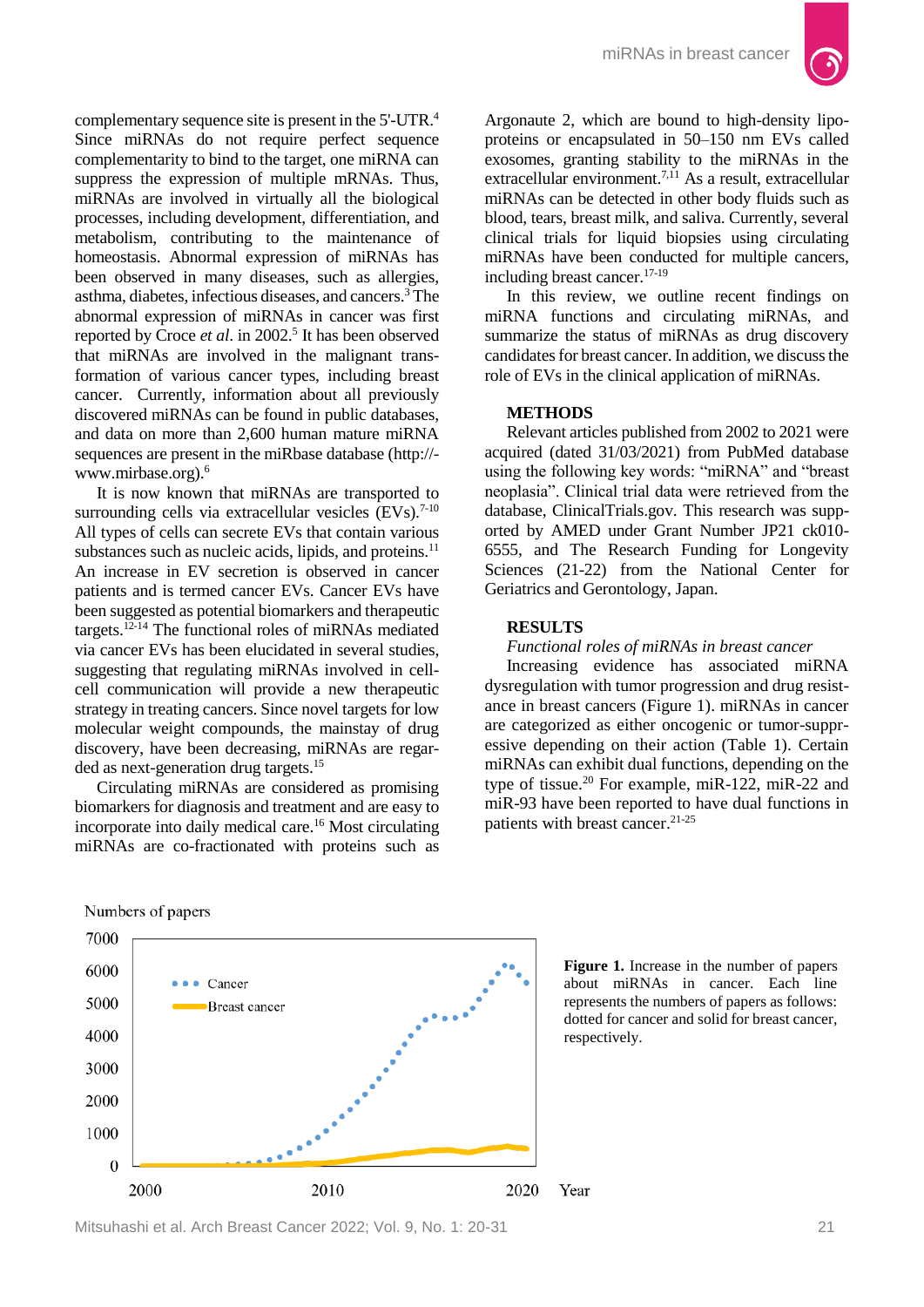### **Table 1.** List of functional miRNAs in breast cancer. A. The role of oncogenic miRNAs.

| Oncogenic<br>miRNAs | Target process/signaling pathway                                                | Ref    |
|---------------------|---------------------------------------------------------------------------------|--------|
| $m$ i R $-10b$      | Pro-metastatic genes                                                            | 26     |
| $miR-105$           | Metabolic reprogramming of stromal cells                                        | 27     |
| $m$ i R $-122$      | Reprograming of glucose metabolism                                              | 28     |
| $m$ i R $-10$ 6 $b$ | PI3K/Akt pathway                                                                | 25     |
| $miR-182-5p$        | TGF-β/SMAD pathway                                                              | 29     |
| $miR-196a$          | Estrogen/SPRED1 cascade                                                         | 30     |
| $miR-199a$          | Network that represses the expression of FOXP2                                  | 31     |
| $miR-21$            | Tumor cell apoptosis, IGF signaling                                             | 14, 32 |
| $miR-25-3p$         | Akt and MAPK/Erk pathways                                                       | 33     |
| $miR-26a$           | Mitosis and cytokinesis                                                         | 34     |
| $m$ i R $-27b$      | Cell metabolism through targeting PDHX                                          | 35     |
| $miR-29a$           | EMT (H4K20/SUV420H2 axis)                                                       | 36     |
| $miR-31$            | Signaling pathways including Prlr/Stat5, TGF- $\beta$ and Wnt/ $\beta$ -catenin | 37     |
| $miR-93$            | PI3K/Akt pathway                                                                | 25     |

# B. The role of tumor-suppressive miRNAs.

| <b>Tumor-suppressive miRNAs</b>                   | Target process/signaling pathway                                                                                                                                                                                                                     | Ref        |
|---------------------------------------------------|------------------------------------------------------------------------------------------------------------------------------------------------------------------------------------------------------------------------------------------------------|------------|
| $miR-124$                                         | Survival and differentiation of osteoclast progenitor cells                                                                                                                                                                                          | 38         |
| $m$ i $R-125b$                                    | Bone microenvironment promoting cancer spread                                                                                                                                                                                                        | 39         |
| $miR-190$                                         | $TGF$ - $\beta$ -induced EMT                                                                                                                                                                                                                         | 40         |
| $miR-200$ family                                  | CAF activation and ECM remodeling<br><b>EMT</b>                                                                                                                                                                                                      | 41, 42     |
| $miR-205$                                         | <b>EMT</b>                                                                                                                                                                                                                                           | 43         |
| $miR-206$                                         | MKL1/IL11 pathway                                                                                                                                                                                                                                    | 44         |
| $miR-27b-3p$                                      | PI3K/Akt and MAPK/Erk pathways                                                                                                                                                                                                                       | 45         |
| $miR-30a$                                         | EMT (p53/ZEB2 axis)                                                                                                                                                                                                                                  | 46         |
| miR-3178                                          | EMT (Notch1)                                                                                                                                                                                                                                         | 47         |
| $miR-34a$                                         | EMT, and M2 macrophage polarization<br>$(MCT-1/IL-6/IL-6R$ signaling)                                                                                                                                                                                |            |
| $miR-375$                                         | <b>EMT</b>                                                                                                                                                                                                                                           | 48, 49     |
| $miR-451$                                         | β-catenin/cyclin D1/c-Myc signaling                                                                                                                                                                                                                  | 50         |
| $miR-770$                                         | Apoptosis                                                                                                                                                                                                                                            | 51         |
| $miR-17-92$ cluster<br>(miR-18a, miR-20a, miR-93) | EMT (SREBP1)<br>MAPK/Erk pathway<br>pRB/E2F1 pathway and Akt phosphorylation<br>$\mathbf{EM}(\mathbf{T})$ , and the light of a concentration of the contract of the contract of the film blacks. $\mathbf{ECM}$ , and contract the local contract of | 23, 52, 53 |

EMT: epithelial to mesenchymal transition, CAF: cancer-associated fibroblasts, ECM: extracellular matrix

miRNAs are involved in metastatic processes. Cancer cells metastasize via their interactions with the tumor microenvironment. The tumor microenvironment is mostly composed of cancer-associated fibroblasts (CAFs), which are activated forms of fibroblasts. CAFs can remodel the composition and structure of the extracellular matrix to support tumor growth. Chatterjee *et al*. reported that miR-222 is involved in the reprogramming of CAFs.<sup>54</sup> Wang *et al*. reported that EV-associated miR-181d-5p is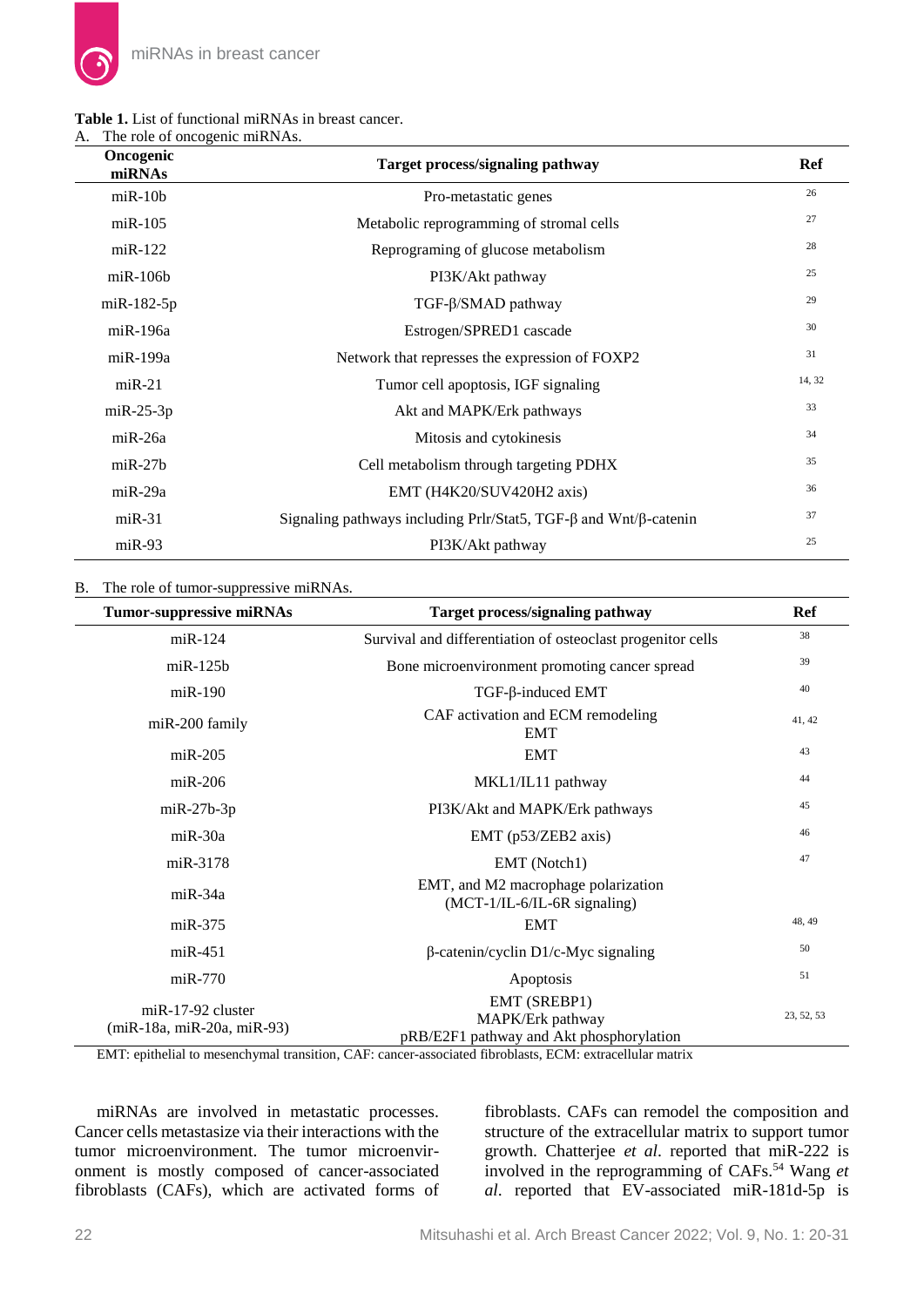

secreted from CAFs and promotes tumor growth via the involvement of caudal-related homeobox 2 (CDX2) and homeobox A5 (HOXA5) proteins. $8$ 

miRNAs are also involved in breast cancer treatment. Some miRNAs are related to radio-sensitivity, while others are associated with drug resistance. <sup>55</sup> Shen *et al*. reported that miR-195-5p, miR-203a-3p, and miR-9-5p are packed in EVs released by cells exposed to cytotoxic agents. <sup>9</sup> The same study demonstrated that due to these miRNAs, the surrounding cancer cells acquired stem cell characteristics, resulting in drug resistance.

Breast cancer is treated with either anti-hormone therapy if the tumor is estrogen receptor (ER)- /progesterone carbohy or with anti-human epidermal receptor 2 (*HER2*) therapy if the tumor is *HER2*-positive. <sup>2</sup> ER/PgR-negative and *HER2*-negative breast cancer is defined as triple-negative breast cancer (TNBC); TNBC lacks potential drug targets. Recently, cyclin dependent kinase (CDK)4/CDK6 inhibitors have become the standard cytotoxic agents prescribed in ER/PgR-positive metastatic breast cancers (MBC). <sup>2</sup> For example, miR-135a, miR-222, and miR-575 are involved in conferring resistance to tamoxifen, a drug frequently used in anti-hormone therapy; miR-126, miR-182, and miR-567 are involved in resistance to trastuzumab, which is the standard of anti-HER2 therapy.<sup>56-61</sup> miRNA involvement has also been reported in drug resistance to palbociclib, a CDK4/6 inhibitor. Cornell *et al*. showed that EV-mediated miR-432-5p suppresses the TGF-β pathway and promotes the upregulation of CDK6, which consequently leads to palbociclib resistance; this oncogenic mechanism is different from that involving genetic abnormalities.<sup>10</sup>

*Circulating miRNAs as biomarkers of breast cancer*

In breast cancer, carbohydrate antigen 15-3 (CA15-3) is the commonly used blood-based biomarker in clinical practice; however, it is considered a poor marker of breast cancer owing to its low sensitivity and specificity.<sup>2</sup> Therefore, biomarkers that can sensitively reflect new diseases have been actively investigated. Numerous studies have suggested that miRNAs can be used in routine clinical practice as biomarkers for early breast cancer diagnosis, prediction of prognosis, and drug response. However, only a few results from these studies are reproducible due to population diversity and variation in research methods. <sup>62</sup> Thus, we selected studies with sample sizes of more than 100 breast cancer patients with validated results since the miRNAs identified in these studies can be reproducible and potentially be used as biomarkers in clinical practice (Table 2).

Several clinical trials for the evaluation of circulating miRNAs have been conducted. A total of 10,631 clinical trials recorded before the end of March 2021 were returned after searching the database, ClinicalTrials.gov, using the term "breast cancer." There are 50 studies focusing on the evaluation of miRNAs as biomarkers. From the database, 11 of these 50 clinical trials completed the observation period, but none of the results have been published.

There was a study using samples collected prospectively within the large context of international randomized clinical studies. Cosimo *et al*. examined the miRNA signatures associated with pathological complete response (pCR) using plasma samples from a NEoALTTO trial in which neoadjuvant anti-HER2 therapy (lapatinib and/or trastuzumab) was administered.<sup>18</sup> Since achieving a pCR after systematic treatment correlates well with good prognosis, pCR is often used for the assessment of therapeutic effects instead of examining overall survival (OS). The authors identified miRNA signatures that discriminate patients with pCR after neoadjuvant therapy and demonstrated that miR-140-5p levels 2 weeks after the start of trastuzumab correlated with eventfree survival.

A study using large-scale clinical samples was conducted by Shimomura *et al*. through a microarray profiling using miRNAs obtained from 1,280 breast cancer patients, 2,836 controls, 451 patients with other cancer types, and 63 women with benign breast disease. <sup>69</sup> The authors identified a panel of five miRNAs that distinguished between breast cancer, other cancers, and controls.

With respect to prognostic biomarkers for operatable breast cancer, Wang *et al*. identified a panel of five miRNAs (miR-130b-5p, miR-151a-5p, miR-206, miR-222-3p, and miR-943).<sup>79</sup> The authors reported that patients with three or more highlyexpressed miRNAs among the identified panel had shorter disease-free survival than those with 0 to 2 highly-expressed miRNAs after breast cancer radical surgery. In MBC, circulating tumor cells (CTCs) are prognostic biomarkers approved by the US Food and Drug Administration (FDA). However, their use is limited by the enrichment and detection methods used, making them difficult biomarkers to access in routine clinical practice. Therefore, there is still a need for a novel biomarker that can be easily measured. Madhavan *et al*. studied a miRNA signature that can be effectively used in a metastatic setting. First, they examined the miRNAs associated with CTCs in MBC and identified a panel of 16 miRNAs that could predict the OS rate in MBC.<sup>74,77</sup>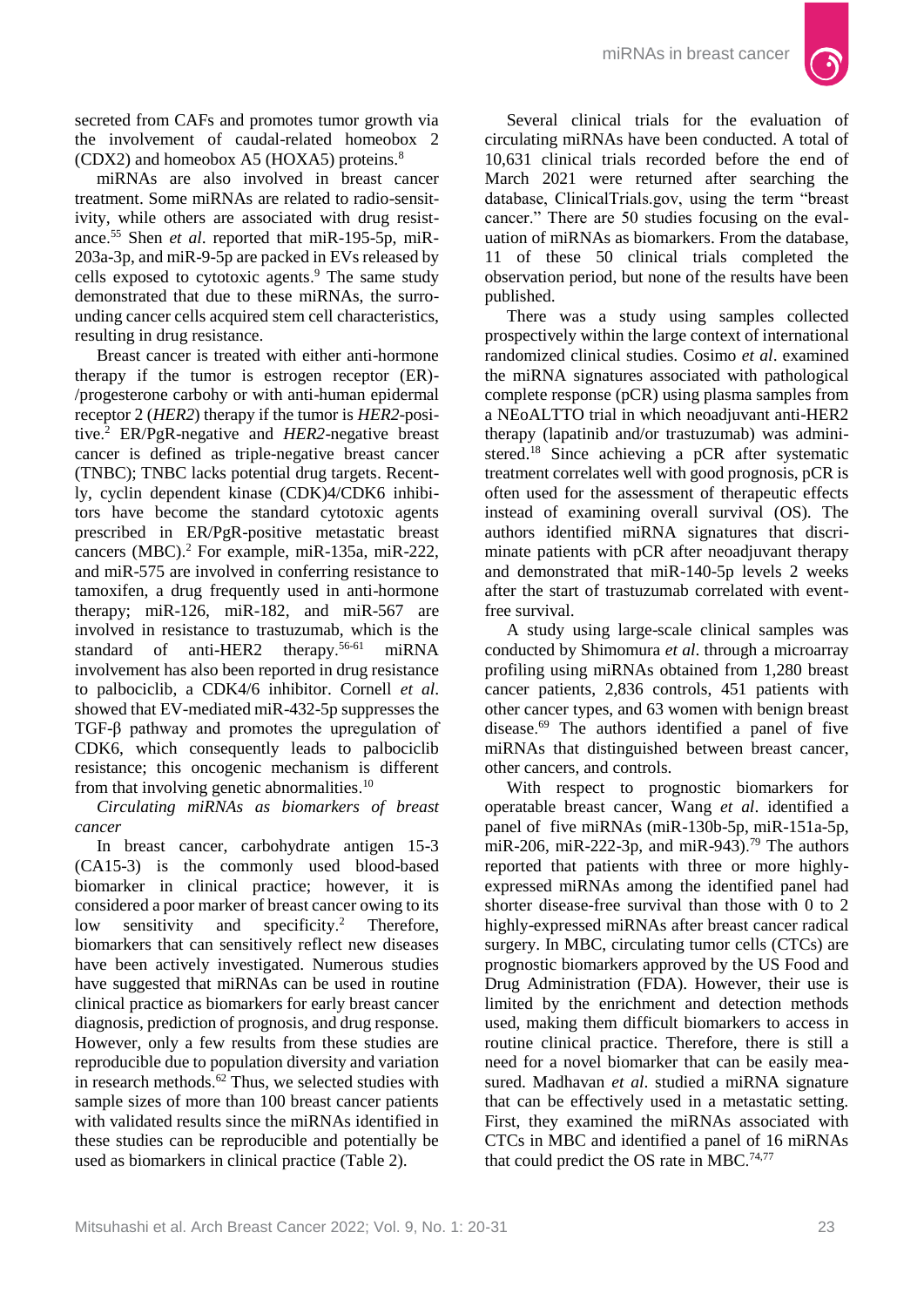| <b>Sample</b><br><b>Source</b> | <b>Sample</b><br><b>Number</b> | miRNAs                                                                                                                                                                | <b>Assessment</b>                                                             | Ref    |
|--------------------------------|--------------------------------|-----------------------------------------------------------------------------------------------------------------------------------------------------------------------|-------------------------------------------------------------------------------|--------|
| Plasma                         | 627                            | miR-127-3p, miR-148b, miR-376a, miR-376c, miR-<br>409-3p, miR-652, and miR-801                                                                                        | Higher in BC                                                                  | 63     |
| Serum                          | 164                            | miR-1, miR-92a, miR-133a, and miR-133b                                                                                                                                | Higher in BC                                                                  | 64     |
| Plasma                         | 172                            | miR-148b, and miR-133a                                                                                                                                                | Higher in BC                                                                  | 65     |
| Serum                          | 108                            | miR-15a, miR-18a, miR-107, and miR-425                                                                                                                                | Higher in BC                                                                  | 66     |
|                                |                                | miR-133a, miR-139-5p, miR-143, miR-145, and miR-<br>365                                                                                                               | Lower in BC                                                                   |        |
| Serum                          | 137                            | $miR-484$                                                                                                                                                             | Higher in BC                                                                  | 67     |
| Plasma                         | 199                            | miR-505-5p, miR-125-5p, miR-21-5p, and miR-96-5p                                                                                                                      | Higher in BC                                                                  | 68     |
| Serum                          | 1280                           | miR-1246, miR-1307-3p, and miR-6861-5p                                                                                                                                | Higher in BC                                                                  | 69     |
|                                |                                | miR-4634, and 6875-5p                                                                                                                                                 | Lower in BC                                                                   |        |
| Plasma                         | 215                            | miR-16, miR-148a, and miR-19b                                                                                                                                         | Higher in BC                                                                  | $70\,$ |
|                                |                                | let-7d, let-7i, miR-103, miR-107, and miR-22*                                                                                                                         | Lower in BC                                                                   |        |
| Serum                          | 158                            | miR-155, miR-574-5p, and MALAT                                                                                                                                        | Higher in BC                                                                  | 71     |
|                                |                                | let-7a                                                                                                                                                                | Lower in BC                                                                   |        |
| Plasma                         | 257                            | let-7b, miR-122-5p, miR-146-5p, miR-210-3p, miR-                                                                                                                      | Higher in BC                                                                  | 72     |
| Plasma/Serum                   | 200/204                        | $215-5p$<br>miR106a-3p, miR-106a-5p, miR-20b-5p, and miR-<br>$92a-2-5p$ (Plasma)                                                                                      | Higher in BC (Plasma)                                                         | 73     |
|                                |                                | miR-106a-5p, miR-19b-3p, miR-20b-5p, and miR-<br>92a-3p (Serum)                                                                                                       | Higher in BC (Serum)                                                          |        |
| Plasma                         | 193                            | miR-141, miR-200a, miR-200b, miR-200c, miR-203,<br>miR-210, miR-375, and miR-801                                                                                      | Higher in CTC-positive<br><b>MBC</b>                                          | 74     |
| Plasma                         | 1254                           | $miR-24-3p$                                                                                                                                                           | Predicting OS for BC                                                          | 75     |
| Serum                          | 130                            | miR-18b, miR-103, miR-107, and miR-652                                                                                                                                | Predicting relapse in<br><b>TNBC</b>                                          | 76     |
| Plasma                         | 612                            | miR-141, miR-144, miR-193b, miR-200a, miR-200b,<br>miR-200c, miR-203, miR-210, miR-215, miR-365,<br>miR-375, miR-429, miR-486-5p, miR-801, miR-1260,<br>and miR-1274a | Predicting OS in MBC                                                          | 77     |
| Plasma                         | 429                            | $m$ iR-140-5p                                                                                                                                                         | Predicting Response to<br>neoadjuvant<br>trastuzumab for HER2-<br>positive BC | 18     |
| Serum                          | 565                            | miR-940, miR-451a, miR-16-5p, and miR-17-3p                                                                                                                           | Predicting Response to<br>trastuzumab for HER2-<br>positive MBC               | 78     |

### **Table 2.** Circulating miRNAs as promising biomarkers.

BC: breast cancer, MALAT: metastasis-associated lung adenocarcinoma transcript, CTC: circulating tumor cell, MBC: metastatic breast cancer, OS: overall survival, TNBC: triple-negative breast cancer, HER2: human epidermal growth factor receptor 2

They also showed that the patients with recurrence within 2 years could be identified earlier than in clinical diagnosis using a signature composed of six miRNAs from the identified panel (miR-200a, miR-200b, miR-200c, miR-210, miR-215, and miR486- 5p). 77

*Emerging role of miRNAs as next-generation drugs*

It has been demonstrated that miRNAs may be used as anti-cancer drug agents depending on their expression levels in the tumor tissues. <sup>15</sup> Vectors, miRNA mimics, and small molecule compounds are used to supplement tumor-suppressive miRNAs, while antisense miRNAs (anti-miRs), miRNA sponges, and decoy vectors are used to suppress oncogenic miRNAs. Agents most frequently used in *in vitro* and *in vivo* experiments are miRNA mimics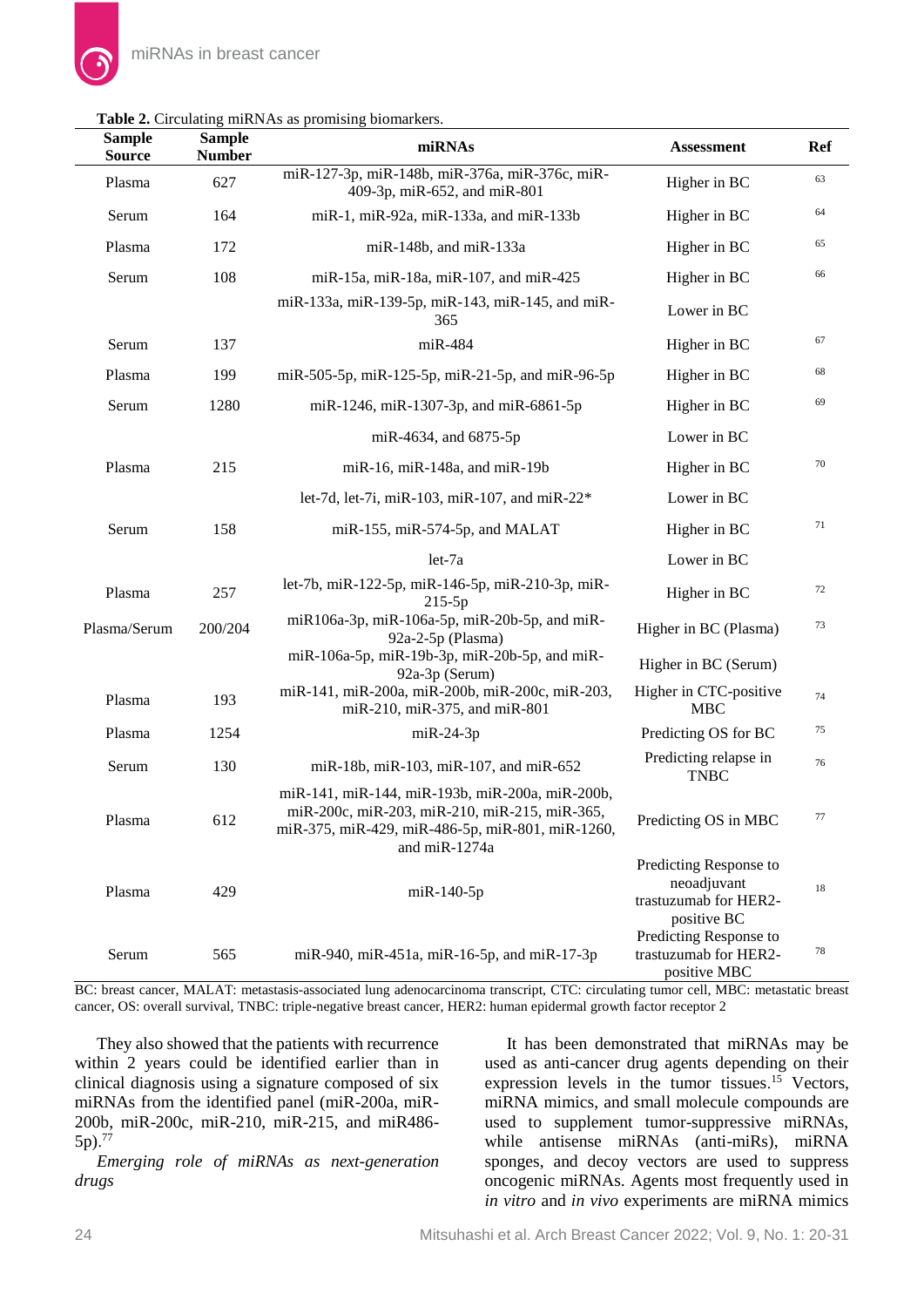and locked nucleic acids (LNA)-modified anti-miRs. miRNA mimics are double-stranded synthetic RNAs that mimic endogenous miRNAs, while LNAmodified anti-miRs are anti-miRs that are chemically locked by a bridge that connects the 2'-oxygen and 4'-carbon in a ribonucleotide. Due to this bridge, LNA-modified anti-miRs achieve stable regulation with simple manipulations.

In clinical practice, drugs targeting miRNAs are expected to be used as a combination therapy with other drugs to enhance their therapeutic effects and weaken the resistance to these drugs. In breast cancer, miR-10b plays an important role in metastasis.<sup>26</sup> Antisense miR-10b is ineffective in shrinking primary tumors but is effective for metastatic lesions. <sup>80</sup> Yoo *et al*. showed that the combination of antisense miR-10b with cytotoxic agents after excision of the primary lesion eliminated metastatic lesions without systemic toxicity. <sup>81</sup> The authors used dextran-coated iron oxide nanoparticles (MN-anti-miR-10b) to effectively reach target tissues. Interestingly, MN-anti-miR-10b suppressed brain metastasis, even when used as a monotherapy. <sup>82</sup> Gao *et al*. demonstrated that miR-873 is involved in PDL1-mediated acquisition of stem cell

traits, suggesting that drugs targeting the miR-873 axis can be used in combination with immune checkpoint blockers. <sup>83</sup> In TNBC, effective drugs are scarce, and its prognosis is poor. One of the emerging investigational strategies for treating TNBC is to induce *HER2* expression, thus sensitizing it to anti-*HER2* therapy. Ninio-Many *et al*. demonstrated that miR-125a-3p induced *HER2* expression, allowing TNBC cell lines to respond to anti-*HER2* therapy. 84

Various clinical trials for anti-cancer drugs targeting miRNAs have been conducted (Table 3). The most studied drug that targets miRNAs is the miR-34 mimic represented by MRX34. A multicenter phase I trial in 2013 was conducted to study the effects of MRX34 in patients with advanced solid tumors, primarily liver cancer.<sup>85</sup> Subsequently, patients with liver metastases including those with breast cancer also participated in the trial. However, this trial was terminated due to immune-related adverse events that led to the death of a patient. On the other hand, cobomarsen, an anti-miR-155 agent, has already been approved by the FDA as an orphan drug for mycosis fungoides cutaneous T-cell lymphoma.

**Table 3.** Clinical trials using miRNAs as anti-cancer drugs.

| Therapeutic agent                 | <b>Carrier</b>                      | <b>Disease</b>                              | <b>Clinical trial phase</b> | <b>Status</b> |
|-----------------------------------|-------------------------------------|---------------------------------------------|-----------------------------|---------------|
| $miR-34$ mimic<br>(MRX34)         | Liposomal carrier                   | Liver and solid cancer                      | Phase I<br>(NCT01829971)    | Terminated    |
| $m$ i R $-16$ mimic<br>(TargomiR) | EnGeneIC Delivery<br><b>Vehicle</b> | NSCLC and Malignant<br>pleural mesothelioma | Phase I<br>(NCT02369198)    | Completed     |
| Anti-mi $R-155$<br>(Cobomarsen)   | Oligonucleotide<br>inhibitor        | Lymphoma and leukemia                       | Phase I<br>(NCT02580552)    | Completed     |
| Anti-mi $R-155$<br>(Cobomarsen)   | Oligonucleotide<br>inhibitor        | <b>CTL</b><br>(Mycosis fungoides type)      | Phase II<br>(NCT03713320)   | Terminated    |
| Anti-mi $R-10h$                   | Oligonucleotide<br>inhibitor        | Glioblastoma                                | Phase I<br>(NCT01849952)    | Recruiting    |

NSCLC: non-small cell lung cancer, CTL: cutaneous T-cell lymphoma

### **DISCUSSION**

Blood, saliva, and urine can be used to assess the levels of miRNAs. Testing for miRNAs has become easy to incorporate into routine medical care, leading to a high accuracy of diagnosis and efficient monitoring of the treatment. However, several issues need to be resolved before they can be used clinically.<sup>86</sup> In the pre-analysis stage, various patient factors must be considered such as the patient's diet, medication intake, and age, as well as laboratory factors such as sample collection method and handling. Although reliable methods for measuring the levels of miRNAs (polymerase chain reaction (PCR)-based, microarray, and next-generation sequencing) are available, significant inter-platform differences have been pointed out. Currently, quantitative PCR is considered

the gold standard technique. In the post-analysis stage, the primary concern is the absence of a standardized data normalization method.

There are currently no approved liquid biopsies for breast cancer. However, cell-free DNAs (cf-DNAs) are the clinically-used biomarkers for the detection of epidermal growth factor receptor (EGFR) mutations in lung cancers. The detection rates of EGFR mutations were improved by using a combination of cf-DNAs and  $EVs$ <sup>87</sup> Although the identified EVs may differ between studies, early diagnosis may be achieved by using miRNAs detected in EVs from breast cancer patients.88,89 It should be noted that there is no consensus on the markers that label EVs in human samples.<sup>12,13</sup> However, these studies suggested that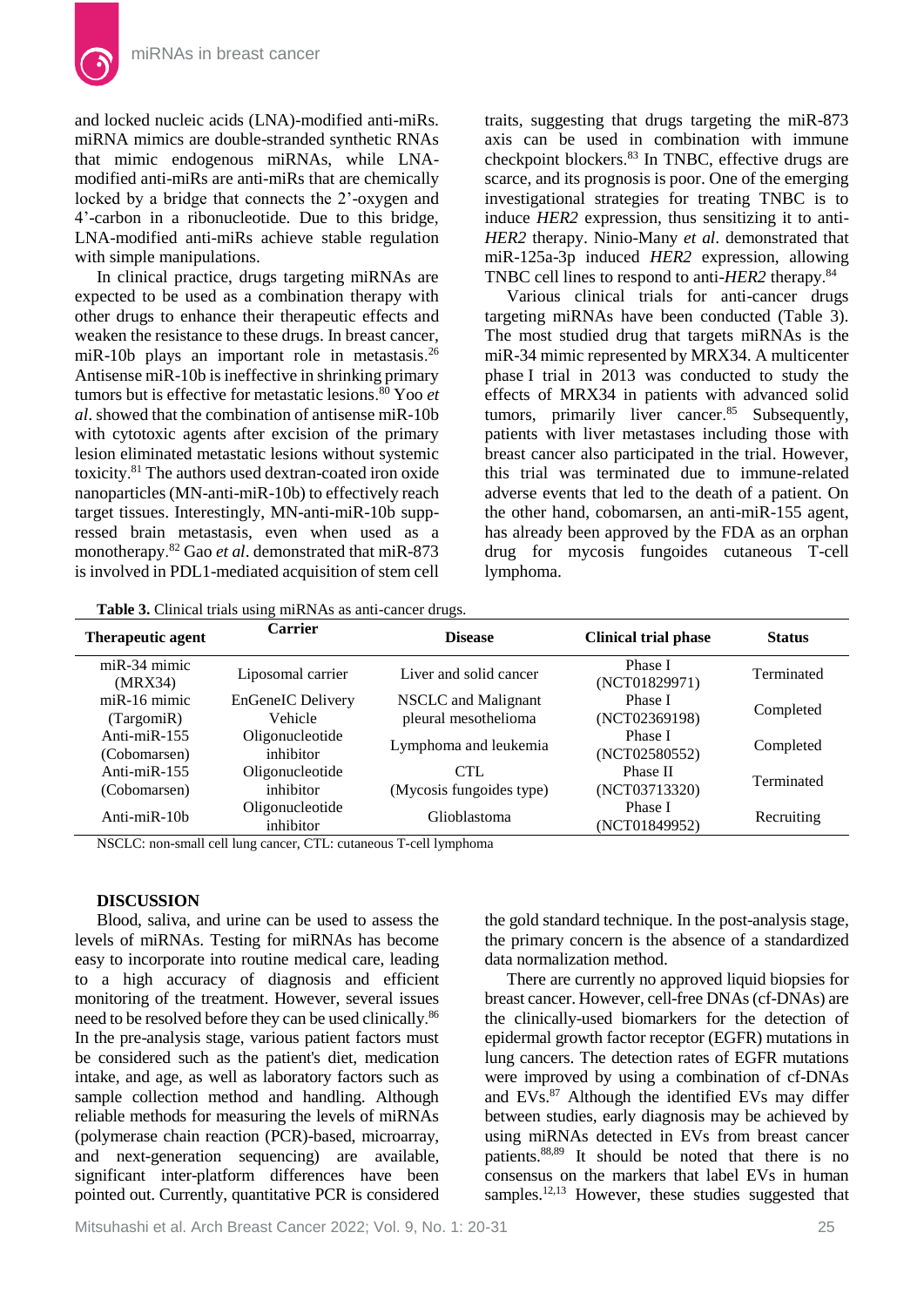

While drugs targeting one molecule are considered mainstream, drugs targeting miRNAs can regulate several genes with one agent producing unprecedented therapeutic effects. Furthermore, they are easier to screen for highly effective read sequences than chemically synthesized drugs, and the obtained read sequences can be used as new drugs. Therefore, once the development scheme is completed, rapid development can be achieved. The development of a drug delivery system (DDS) is essential for drugs targeting miRNAs.<sup>90</sup> DDS using viral vectors is not ideal for clinical settings owing to the risk of strong inflammation. Attempts have been made to attach aptamers and ligands to drugs that target miRNAs. It has become possible to deliver drugs stably and safely to target tissues by encapsulation in EVs.14,91-95 For the routine application of drugs targeting miRNAs in cancer, it is necessary to monitor the long-term effects

### **REFERENCES**

- 1. Sung H, Ferlay J, Siegel RL. Global Cancer Statistics 2020: GLOBOCAN Estimates of Incidence and Mortality Worldwide for 36 Cancers in 185 Countries. 2021;71(3):209-49. doi: [10.3322/caac.21660.](https://doi.org/10.3322/caac.21660)
- 2. Burstein HJ, Curigliano G, Loibl S, Dubsky P, Gnant M, Poortmans P, et al. Estimating the benefits of therapy for early-stage breast cancer: the St. Gallen International Consensus Guidelines for the primary therapy of early breast cancer 2019. Annals of oncology : official journal of the European Society for Medical Oncology. 2019;30(10):1541-57. doi: [10.1093/annonc/mdz235.](https://doi.org/10.1093/annonc/mdz235)
- 3. Bartel DP. MicroRNAs: genomics, biogenesis, mechanism, and function. Cell. 2004;116(2):281-97. doi[: 10.1016/s0092-8674\(04\)00045-5.](https://doi.org/10.1016/s0092-8674(04)00045-5)
- 4. Gu W, Xu Y, Xie X, Wang T, Ko JH, Zhou T. The role of RNA structure at 5' untranslated region in microRNA-mediated gene regulation. RNA (New York, NY). 2014;20(9):1369-75. doi: [10.1261/rna.044792.114.](https://doi.org/10.1261/rna.044792.114)
- 5. Calin GA, Dumitru CD, Shimizu M, Bichi R, Zupo S, Noch E, et al. Frequent deletions and down-regulation of micro- RNA genes miR15 and miR16 at 13q14 in chronic lymphocytic leukemia. Proceedings of the National Academy of Sciences of the United States of America. 2002;99(24):15524-9. doi: [https://doi.org/10.1073/pnas.242606799.](https://doi.org/10.1073/pnas.242606799)
- 6. Kozomara A, Birgaoanu M, Griffiths-Jones S. miRBase: from microRNA sequences to function.

at the pre-clinical stages and to consider immunerelated side effects.<sup>96</sup>

# **CONCLUSION**

In summary, miRNAs in breast cancer are in the early stages of clinical application as biomarkers and therapeutic targets, and their application is likely to dramatically change the clinical practice. In addition, EVs will be key to expanding the range of applications of miRNAs. With regard to the versatility of clinical applications, reviewing what we already know regarding miRNAs in breast cancer is vital before conducting further research.

### **ACKNOWLEDGEMENTS**

We would like to thank Editage (www.editage- .com) for editing the manuscript.

# **CONFLICT OF INTEREST**

There are no conflicts of interest to declare through all steps of this study.

Nucleic acids research. 2019;47(D1):D155-d62. doi: [https://doi.org/10.1093/nar/gky1141.](https://doi.org/10.1093/nar/gky1141)

- 7. Lakshmi S, Hughes TA, Priya S. Exosomes and exosomal RNAs in breast cancer: A status update. European journal of cancer (Oxford, England : 1990). 2021;144:252-68. doi[: 10.1016/j.ejca.2020.11.033.](https://doi.org/10.1016/j.ejca.2020.11.033)
- 8. Wang H, Wei H, Wang J, Li L, Chen A, Li Z. MicroRNA-181d-5p-Containing Exosomes Derived from CAFs Promote EMT by Regulating CDX2/HOXA5 in Breast Cancer. Molecular therapy Nucleic acids. 2020;19:654-67. doi: [10.1016/j.omtn.2019.11.024.](https://doi.org/10.1016/j.omtn.2019.11.024)
- 9. Shen M, Dong C, Ruan X, Yan W, Cao M, Pizzo D, et al. Chemotherapy-Induced Extracellular Vesicle miRNAs Promote Breast Cancer Stemness by Targeting ONECUT2. Cancer research. 2019;79(14):3608-21. doi: [10.1158/0008-5472.can-](https://doi.org/10.1158/0008-5472.can-18-4055)[18-4055.](https://doi.org/10.1158/0008-5472.can-18-4055)
- 10. Cornell L, Wander SA, Visal T, Wagle N, Shapiro GI. MicroRNA-Mediated Suppression of the TGF-β Pathway Confers Transmissible and Reversible CDK4/6 Inhibitor Resistance. Cell reports. 2019;26(10):2667-80.e7. doi: [10.1016/j.celrep.2019.02.023.](https://doi.org/10.1016/j.celrep.2019.02.023)
- 11. van Niel G, D'Angelo G, Raposo G. Shedding light on the cell biology of extracellular vesicles. Nature reviews Molecular cell biology. 2018;19(4):213-28. doi:[10.1038/nrm.2017.125.](https://doi.org/10.1038/nrm.2017.125)
- 12. Hoshino A, Kim HS, Bojmar L, Gyan KE, Cioffi M, Hernandez J, et al. Extracellular Vesicle and Particle Biomarkers Define Multiple Human Cancers. Cell.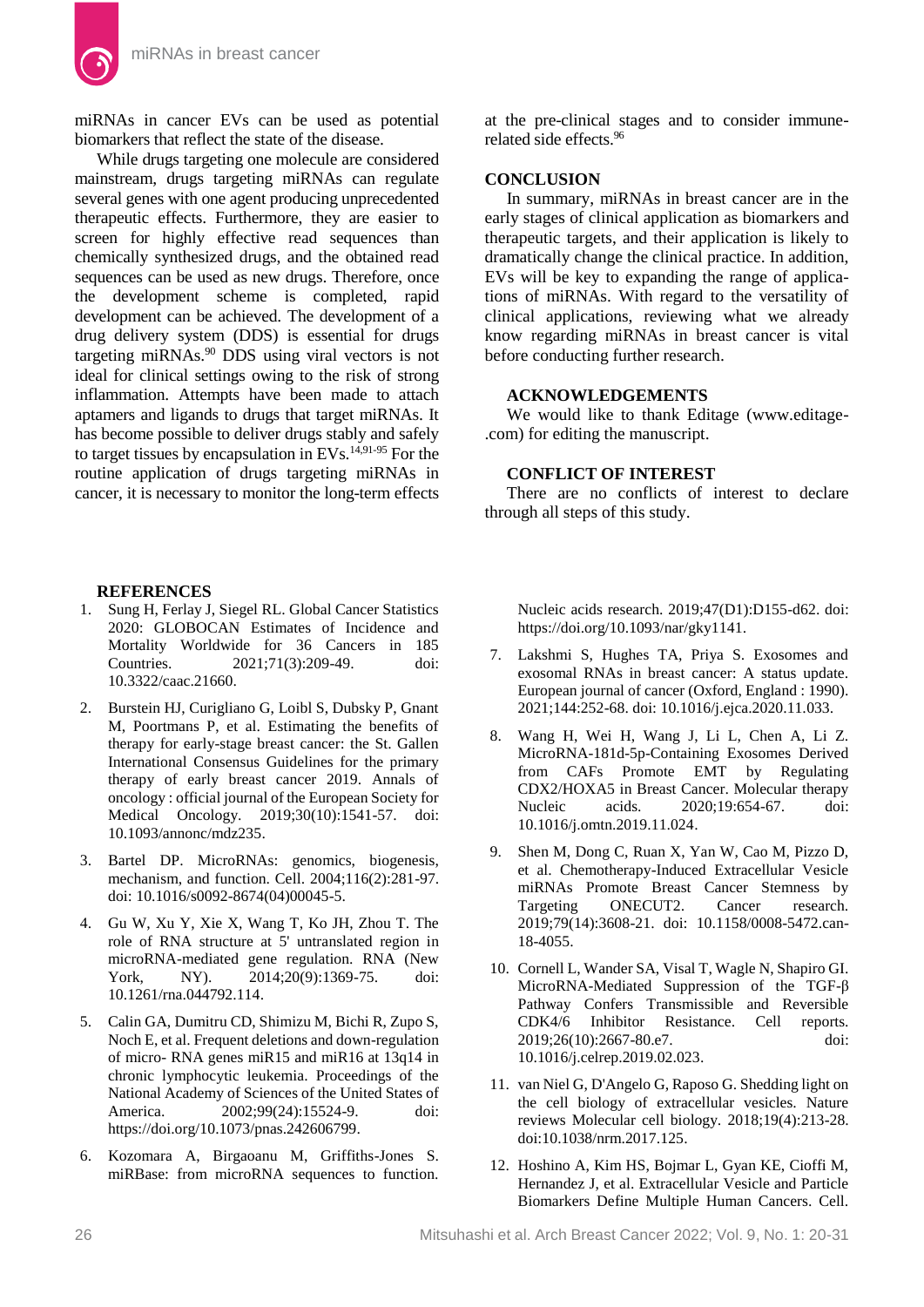2020;182(4):1044-61.e18. doi: [https://doi.org/10.1016/j.cell.2020.07.009.](https://doi.org/10.1016/j.cell.2020.07.009)

- 13. Špilak A, Brachner A, Kegler U, Neuhaus W, Noehammer C. Implications and pitfalls for cancer diagnostics exploiting extracellular vesicles. Advanced drug delivery reviews. 2021;175:113819. doi[: 10.1016/j.addr.2021.05.029.](https://doi.org/10.1016/j.addr.2021.05.029)
- 14. Bose RJC, Uday Kumar S, Zeng Y, Afjei R, Robinson E, Lau K, et al. Tumor Cell-Derived Extracellular<br>Vesicle-Coated Nanocarriers: An Efficient Vesicle-Coated Nanocarriers: An Theranostic Platform for the Cancer-Specific Delivery of Anti-miR-21 and Imaging Agents. ACS Nano. 2018;12(11):10817-32. doi: [10.1021/acsnano.8b02587.](https://doi.org/10.1021/acsnano.8b02587)
- 15. Rupaimoole R, Slack FJ. MicroRNA therapeutics: towards a new era for the management of cancer and other diseases. Nature reviews Drug discovery. 2017;16(3):203-22. doi: [10.1038/nrd.2016.246.](https://doi.org/10.1038/nrd.2016.246)
- 16. Mitchell PS, Parkin RK, Kroh EM, Fritz BR, Wyman SK, Pogosova-Agadjanyan EL, et al. Circulating microRNAs as stable blood-based markers for cancer detection. Proceedings of the National Academy of Sciences of the United States of America. 2008;105(30):10513-8. doi: [10.1073/pnas.0804549105.](https://doi.org/10.1073/pnas.0804549105)
- 17. Bottani M, Banfi G, Lombardi G. Circulating miRNAs as Diagnostic and Prognostic Biomarkers in Common Solid Tumors: Focus on Lung, Breast, Prostate Cancers, and Osteosarcoma. J Clin Med. 2019;8(10). doi: [10.3390/jcm8101661.](https://doi.org/10.3390/jcm8101661)
- 18. Di Cosimo S, Appierto V, Pizzamiglio S, de la Peña L, Izquierdo M, Huober J, et al. Plasma miRNA Levels for Predicting Therapeutic Response to Neoadjuvant Treatment in HER2-positive Breast Cancer: Results from the NeoALTTO Trial. Clinical cancer research : an official journal of the American Association for Cancer Research. 2019;25(13):3887- 95. doi[: 10.1158/1078-0432.ccr-18-2507](https://doi.org/10.1158/1078-0432.ccr-18-2507)
- 19. Lin HM, Mahon KL, Spielman C, Gurney H, Mallesara G, Stockler MR, et al. Phase 2 study of circulating microRNA biomarkers in castrationresistant prostate cancer. British journal of cancer. 2017;116(8):1002-11. doi: [10.1038/bjc.2017.50.](https://doi.org/10.1038/bjc.2017.50)
- 20. Svoronos AA, Engelman DM, Slack FJ. OncomiR or Tumor Suppressor? The Duplicity of MicroRNAs in Cancer. Cancer research. 2016;76(13):3666-70. doi: [10.1158/0008-5472.can-16-0359.](https://doi.org/10.1158/0008-5472.can-16-0359)
- 21. Perez-Añorve IX, Gonzalez-De la Rosa CH, Soto-Reyes E, Beltran-Anaya FO, Del Moral-Hernandez O, Salgado-Albarran M, et al. New insights into radioresistance in breast cancer identify a dual function of miR-122 as a tumor suppressor and oncomiR. Molecular oncology. 2019;13(5):1249-67. doi: [10.1002/1878-0261.12483.](https://doi.org/10.1002/1878-0261.12483)
- 22. Gorur A, Bayraktar R, Ivan C, Mokhlis HA, Bayraktar E, Kahraman N, et al. ncRNA therapy with

miRNA-22-3p suppresses the growth of triplenegative breast cancer. Molecular therapy Nucleic acids. 2021;23:930-43. doi: [10.1016/j.omtn.2021.01.016.](https://doi.org/10.1016/j.omtn.2021.01.016)

- 23. Bao C, Chen J, Chen D, Lu Y, Lou W, Ding B, et al. MiR-93 suppresses tumorigenesis and enhances chemosensitivity of breast cancer via dual targeting E2F1 and CCND1. Cell death & disease. 2020;11(8):618. doi: [10.1038/s41419-020-02855-6.](https://doi.org/10.1038/s41419-020-02855-6)
- 24. Pandey AK, Zhang Y, Zhang S, Li Y, Tucker-Kellogg G, Yang H, et al. TIP60-miR-22 axis as a prognostic marker of breast cancer progression. Oncotarget. 2015;6(38):41290-306. doi: [10.18632/oncotarget.5636.](https://doi.org/10.18632/oncotarget.5636)
- 25. Li N, Miao Y, Shan Y, Liu B, Li Y, Zhao L, et al. MiR-106b and miR-93 regulate cell progression by suppression of PTEN via PI3K/Akt pathway in breast cancer. Cell Death Dis. 2017;8(5):e2796. doi: [10.1038/cddis.2017.119.](https://doi.org/10.1038/cddis.2017.119)
- 26. Ma L, Teruya-Feldstein J, Weinberg RA. Tumour invasion and metastasis initiated by microRNA-10b in breast cancer. Nature. 2007;449(7163):682-8. doi: [10.1038/nature06174.](https://doi.org/10.1038/nature06174)
- 27. Yan W, Wu X, Zhou W, Fong MY, Cao M, Liu J, et al. Cancer-cell-secreted exosomal miR-105 promotes tumour growth through the MYC-dependent metabolic reprogramming of stromal cells. Nat Cell Biol 2018;20(5):597-609. doi: [10.1038/s41556-018-](https://doi.org/10.1038/s41556-018-0083-6) [0083-6.](https://doi.org/10.1038/s41556-018-0083-6)
- 28. Fong MY, Zhou W, Liu L, Alontaga AY, Chandra M, Ashby J, et al. Breast-cancer-secreted miR-122 reprograms glucose metabolism in premetastatic niche to promote metastasis. Nat Cell Biol. 2015;17(2):183-94. doi[: 10.1038/ncb3094.](https://doi.org/10.1038/ncb3094)
- 29. Lu JT, Tan CC, Wu XR, He R, Zhang X, Wang QS, et al. FOXF2 deficiency accelerates the visceral metastasis of basal-like breast cancer by unrestrictedly increasing TGF-β and miR-182-5p. Cell death and differentiation. 2020;27(10):2973-87. doi: [10.1038/s41418-020-0555-7.](https://doi.org/10.1038/s41418-020-0555-7)
- 30. Jiang CF, Shi ZM, Li DM, Qian YC, Ren Y, Bai XM, et al. Estrogen-induced miR-196a elevation promotes tumor growth and metastasis via targeting SPRED1 in breast cancer. Molecular cancer. 2018;17(1):83. doi: [10.1186/s12943-018-0830-0.](https://doi.org/10.1186/s12943-018-0830-0)
- 31. Cuiffo BG, Campagne A, Bell GW, Lembo A, Orso F, Lien EC, et al. MSC-regulated microRNAs converge on the transcription factor FOXP2 and promote breast cancer metastasis. Cell stem cell. 2014;15(6):762-74. doi[: 10.1016/j.stem.2014.10.001.](https://doi.org/10.1016/j.stem.2014.10.001)
- 32. Pfeffer SR, Yang CH, Pfeffer LM. The Role of miR-21 in Cancer. Drug development research. 2015;76(6):270-7. DOI: [https://doi.org/10.1002/ddr.21257.](https://doi.org/10.1002/ddr.21257)
- 33. Chen H, Pan H, Qian Y, Zhou W, Liu X. MiR-25-3p promotes the proliferation of triple negative breast

Mitsuhashi et al. Arch Breast Cancer 2022; Vol. 9, No. 1: 20-31 27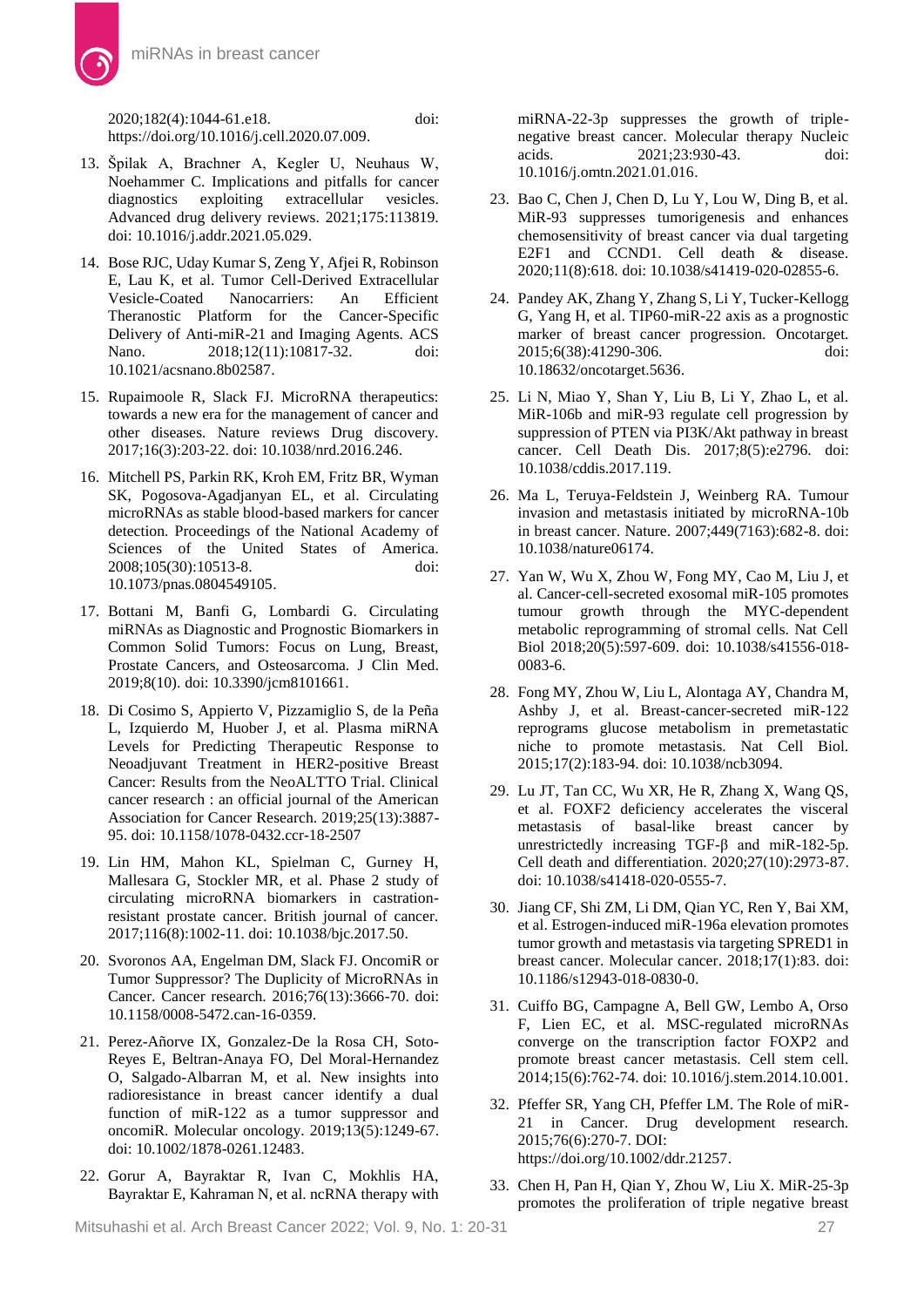cancer by targeting BTG2. Molecular cancer. 2018;17(1):4. doi: [10.1186/s12943-017-0754-0.](https://doi.org/10.1186/s12943-017-0754-0)

- 34. Castellano L, Dabrowska A, Pellegrino L, Ottaviani S, Cathcart P, Frampton AE, et al. Sustained expression of miR-26a promotes chromosomal instability and tumorigenesis through regulation of CHFR. Nucleic acids research. 2017;45(8):4401-12. doi[: 10.1093/nar/gkx022.](https://doi.org/10.1093/nar/gkx022)
- 35. Eastlack SC, Dong S, Ivan C, Alahari SK. Suppression of PDHX by microRNA-27b deregulates cell metabolism and promotes growth in breast cancer. Molecular cancer. 2018;17(1):100. doi: [10.1186/s12943-018-0851-8.](https://doi.org/10.1186/s12943-018-0851-8)
- 36. Wu Y, Shi W, Tang T, Wang Y, Yin X, Chen Y, et al. miR-29a contributes to breast cancer cells epithelialmesenchymal transition, migration, and invasion via down-regulating histone H4K20 trimethylation through directly targeting SUV420H2. Cell death & disease. 2019;10(3):176. doi: [10.1038/s41419-019-](https://doi.org/10.1038/s41419-019-1437-0) [1437-0.](https://doi.org/10.1038/s41419-019-1437-0)
- 37. Lv C, Li F, Li X, Tian Y, Zhang Y, Sheng X, et al. MiR-31 promotes mammary stem cell expansion and breast tumorigenesis by suppressing Wnt signaling antagonists. Nat Commun 2017;8(1):1036. doi: [10.1038/s41467-017-01059-5.](https://doi.org/10.1038/s41467-017-01059-5)
- 38. Cai WL, Huang WD, Li B, Chen TR, Li ZX, Zhao CL, et al. microRNA-124 inhibits bone metastasis of breast cancer by repressing Interleukin-11. Mol Cancer 2018;17(1):9. doi: [10.1186/s12943-017-](https://doi.org/10.1186/s12943-017-0746-0) [0746-0.](https://doi.org/10.1186/s12943-017-0746-0)
- 39. Maroni P, Bendinelli P, Matteucci E, Desiderio MA. The therapeutic effect of miR-125b is enhanced by the prostaglandin endoperoxide synthase 2/cyclooxygenase 2 blockade and hampers ETS1 in the context of the microenvironment of bone metastasis. Cell death & disease. 2018;9(5):472. doi: [10.1038/s41419-018-0499-8.](https://doi.org/10.1038/s41419-018-0499-8)
- 40. Yu Y, Luo W, Yang ZJ, Chi JR, Li YR, Ding Y, et al. miR-190 suppresses breast cancer metastasis by regulation of TGF-β-induced epithelial-mesenchymal transition. Mol Cancer 2018;17(1):70. doi: [10.1186/s12943-018-0818-9.](https://doi.org/10.1186/s12943-018-0818-9)
- 41. Tang X, Hou Y, Yang G, Wang X, Tang S, Du YE, et al. Stromal miR-200s contribute to breast cancer cell invasion through CAF activation and ECM remodeling. Cell death and differentiation. 2016;23(1):132-45. doi: [10.1038/cdd.2015.78.](https://doi.org/10.1038/cdd.2015.78)
- 42. Gregory PA, Bert AG, Paterson EL, Barry SC, Tsykin A, Farshid G, et al. The miR-200 family and miR-205 regulate epithelial to mesenchymal transition by targeting ZEB1 and SIP1. Nat Cell Biol. 2008;10(5):593-601. doi: [10.1038/ncb1722.](https://doi.org/10.1038/ncb1722)
- 43. Samaeekia R, Adorno-Cruz V, Bockhorn J, Chang YF, Huang S, Prat A, et al. miR-206 Inhibits Stemness and Metastasis of Breast Cancer by Targeting MKL1/IL11 Pathway. Clinical cancer

research : an official journal of the American Association for Cancer Research. 2017;23(4):1091- 103. doi: [10.1158/1078-0432.ccr-16-0943.](https://doi.org/10.1158/1078-0432.ccr-16-0943)

- 44. Chen D, Si W, Shen J, Du C, Lou W, Bao C, et al. miR-27b-3p inhibits proliferation and potentially reverses multi-chemoresistance by targeting CBLB/GRB2 in breast cancer cells. Cell death & disease. 2018;9(2):188. doi: [10.1038/s41419-017-](https://doi.org/10.1038/s41419-017-0211-4) [0211-4.](https://doi.org/10.1038/s41419-017-0211-4)
- 45. di Gennaro A, Damiano V, Brisotto G, Armellin M, Perin T, Zucchetto A, et al. A p53/miR-30a/ZEB2 axis controls triple negative breast cancer aggressiveness. 2018;25(12):2165-80. doi: [10.1038/s41418-018-0103-x.](https://doi.org/10.1038/s41418-018-0103-x)
- 46. Kong P, Chen L, Yu M, Tao J, Liu J, Wang Y, et al. miR-3178 inhibits cell proliferation and metastasis by targeting Notch1 in triple-negative breast cancer. Cell<br>death & disease. 2018:9(11):1059. doi: death & disease. 2018;9(11):1059. doi: [10.1038/s41419-018-1091-y.](https://doi.org/10.1038/s41419-018-1091-y)
- 47. Weng YS, Tseng HY, Chen YA, Shen PC, Al Haq AT, Chen LM, et al. MCT-1/miR-34a/IL-6/IL-6R signaling axis promotes EMT progression, cancer stemness and M2 macrophage polarization in triplenegative breast cancer. Molecular cancer. 2019;18(1):42. doi: [10.1186/s12943-019-0988-0.](https://doi.org/10.1186/s12943-019-0988-0)
- 48. Tang H, Huang X, Wang J, Yang L, Kong Y, Gao G, et al. circKIF4A acts as a prognostic factor and mediator to regulate the progression of triple-negative breast cancer. Molecular cancer. 2019;18(1):23. doi: [10.1186/s12943-019-0946-x.](https://doi.org/10.1186/s12943-019-0946-x)
- 49. Ward A, Balwierz A, Zhang JD, Küblbeck M, Pawitan Y, Hielscher T, et al. Re-expression of microRNA-375 reverses both tamoxifen resistance and accompanying EMT-like properties in breast cancer. Oncogene. 2013;32(9):1173-82. doi: [10.1038/onc.2012.128.](https://doi.org/10.1038/onc.2012.128)
- 50. Wang W, Zhang L, Wang Y, Ding Y, Chen T, Wang Y, et al. Involvement of miR-451 in resistance to paclitaxel by regulating YWHAZ in breast cancer. Cell death & disease. 2017;8(10):e3071. doi: [10.1038/cddis.2017.460.](https://doi.org/10.1038/cddis.2017.460)
- 51. Li Y, Liang Y, Sang Y, Song X, Zhang H, Liu Y, et al. MiR-770 suppresses the chemo-resistance and metastasis of triple negative breast cancer via direct targeting of STMN1. Cell Death Dis. 2018;9(1):14. doi: [10.1038/s41419-017-0030-7.](https://doi.org/10.1038/s41419-017-0030-7)
- 52. Zhang N, Zhang H, Liu Y, Su P, Zhang J, Wang X, et al. SREBP1, targeted by miR-18a-5p, modulates epithelial-mesenchymal transition in breast cancer via forming a co-repressor complex with Snail and HDAC1/2. Cell Death Differ 2019;26(5):843-59. doi: [10.1038/s41418-018-0158-8.](https://doi.org/10.1038/s41418-018-0158-8)
- 53. Si W, Shen J, Du C, Chen D, Gu X, Li C, et al. A miR-20a/MAPK1/c-Myc regulatory feedback loop regulates breast carcinogenesis and chemoresistance.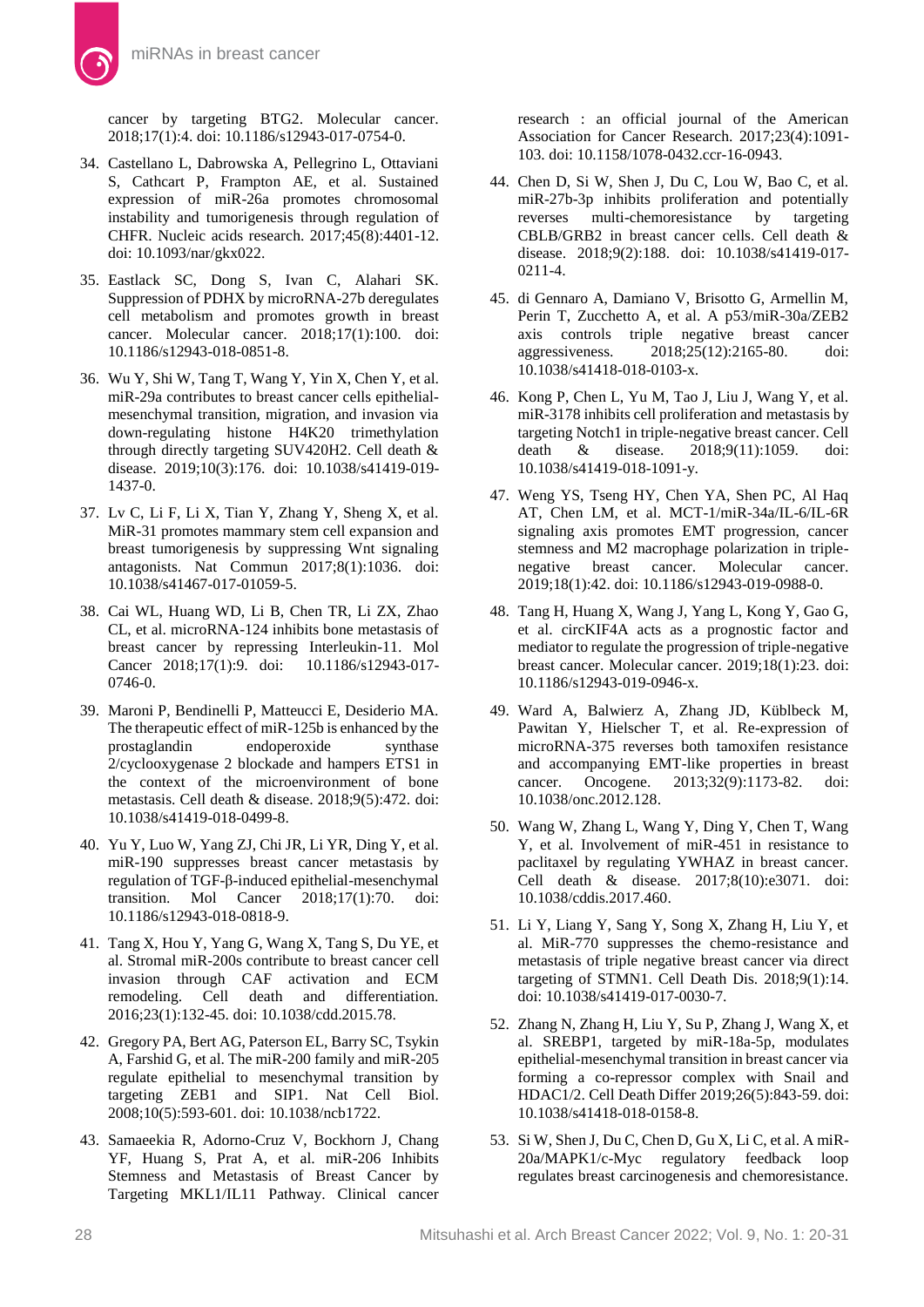Cell death and differentiation. 2018;25(2):406-20. doi[: 10.1038/cdd.2017.176.](https://doi.org/10.1038/cdd.2017.176)

- 54. Chatterjee A, Jana S, Chatterjee S, Wastall LM, Mandal G, Nargis N, et al. MicroRNA-222 reprogrammed cancer-associated fibroblasts enhance growth and metastasis of breast cancer. Br J Cancer. 2019;121(8):679-89. doi[: 10.1038/s41416-019-0566-](https://doi.org/10.1038/s41416-019-0566-7) [7.](https://doi.org/10.1038/s41416-019-0566-7)
- 55. Weidhaas JB, Babar I, Nallur SM, Trang P, Roush S, Boehm M, et al. MicroRNAs as potential agents to alter resistance to cytotoxic anticancer therapy. Cancer research. 2007;67(23):11111-6. doi: [10.1158/0008-5472.can-07-2858.](https://doi.org/10.1158/0008-5472.can-07-2858)
- 56. Zhang W, Wu M, Chong QY, Zhang M, Zhang X, Hu L, et al. Loss of Estrogen-Regulated MIR135A1 at 3p21.1 Promotes Tamoxifen Resistance in Breast Cancer. Cancer research. 2018;78(17):4915-28. doi: [10.1158/0008-5472.can-18-0069.](https://doi.org/10.1158/0008-5472.can-18-0069)
- 57. Gu J, Wang Y, Wang X, Zhou D, Shao C, Zhou M, et al. Downregulation of lncRNA GAS5 confers tamoxifen resistance by activating miR-222 in breast cancer. Cancer letters. 2018;434:1-10. doi: [10.1016/j.canlet.2018.06.039.](https://doi.org/10.1016/j.canlet.2018.06.039)
- 58. Liu SS, Li Y, Zhang H, Zhang D, Zhang XB, Wang X, et al. The ERα-miR-575-p27 feedback loop regulates tamoxifen sensitivity in ER-positive Breast Cancer. Theranostics. 2020;10(23):10729-42. doi: [10.7150/thno.46297.](https://doi.org/10.7150/thno.46297)
- 59. Fu R, Tong JS. miR-126 reduces trastuzumab resistance by targeting PIK3R2 and regulating AKT/mTOR pathway in breast cancer cells. J Cell Mol Med. 2020;24(13):7600-8. doi: [10.1111/jcmm.15396.](https://doi.org/10.1111/jcmm.15396)
- 60. Yue D, Qin X. miR-182 regulates trastuzumab resistance by targeting MET in breast cancer cells. Cancer gene therapy. 2019;26(1-2):1-10. doi: [10.1038/s41417-018-0031-4.](https://doi.org/10.1038/s41417-018-0031-4)
- 61. Han M, Hu J, Lu P, Cao H, Yu C, Li X, et al. Exosome-transmitted miR-567 reverses trastuzumab resistance by inhibiting ATG5 in breast cancer. Cell death & disease. 2020;11(1):43. doi[: 10.1038/s41419-](https://doi.org/10.1038/s41419-020-2250-5) [020-2250-5.](https://doi.org/10.1038/s41419-020-2250-5)
- 62. Gupta I, Rizeq B. Circulating miRNAs in HER2- Positive and Triple Negative Breast Cancers: Potential Biomarkers and Therapeutic Targets. 2020;21(18). doi: [10.3390/ijms21186750.](https://doi.org/10.3390/ijms21186750)
- 63. Cuk K, Zucknick M, Madhavan D, Schott S, Golatta M, Heil J, et al. Plasma microRNA panel for minimally invasive detection of breast cancer. PloS one. 2013;8(10):e76729. doi: [10.1371/journal.pone.0076729.](https://doi.org/10.1371/journal.pone.0076729)
- 64. Chan M, Liaw CS, Ji SM, Tan HH, Wong CY, Thike AA, et al. Identification of circulating microRNA signatures for breast cancer detection. Clinical cancer research : an official journal of the American

Association for Cancer Research. 2013;19(16):4477- 87. doi: [10.1158/1078-0432.ccr-12-3401.](https://doi.org/10.1158/1078-0432.ccr-12-3401)

- 65. Shen J, Hu Q, Schrauder M, Yan L, Wang D, Medico L, et al. Circulating miR-148b and miR-133a as biomarkers for breast cancer detection. Oncotarget. 2014;5(14):5284-94. doi: [10.18632/oncotarget.2014.](https://doi.org/10.18632/oncotarget.2014)
- 66. Kodahl AR, Lyng MB, Binder H, Cold S, Gravgaard K, Knoop AS, et al. Novel circulating microRNA signature as a potential non-invasive multi-marker test in ER-positive early-stage breast cancer: a case control study. Molecular oncology. 2014;8(5):874- 83. doi: [10.1016/j.molonc.2014.03.002.](https://doi.org/10.1016/j.molonc.2014.03.002)
- 67. Zearo S, Kim E, Zhu Y, Zhao JT, Sidhu SB, Robinson BG, et al. MicroRNA-484 is more highly expressed in serum of early breast cancer patients compared to healthy volunteers. BMC cancer. 2014;14:200. doi: [10.1186/1471-2407-14-200.](https://doi.org/10.1186/1471-2407-14-200)
- 68. Matamala N, Vargas MT, González-Cámpora R, Miñambres R, Arias JI, Menéndez P, et al. Tumor microRNA expression profiling identifies circulating microRNAs for early breast cancer detection. Clinical chemistry. 2015;61(8):1098-106. doi: [10.1373/clinchem.2015.238691.](https://doi.org/10.1373/clinchem.2015.238691)
- 69. Shimomura A, Shiino S, Kawauchi J, Takizawa S, Sakamoto H, Matsuzaki J, et al. Novel combination of serum microRNA for detecting breast cancer in the early stage. Cancer science. 2016;107(3):326-34. doi: [10.1111/cas.12880.](https://doi.org/10.1111/cas.12880)
- 70. Frères P, Wenric S, Boukerroucha M, Fasquelle C, Thiry J, Bovy N, et al. Circulating microRNA-based screening tool for breast cancer. Oncotarget. 2016;7(5):5416-28. doi: [10.18632/oncotarget.6786.](https://doi.org/10.18632/oncotarget.6786)
- 71. Huang SK, Luo Q, Peng H, Li J, Zhao M, Wang J, et al. A Panel of Serum Noncoding RNAs for the Diagnosis and Monitoring of Response to Therapy in Patients with Breast Cancer. Medical science monitor : international medical journal of experimental and clinical research. 2018;24:2476-88. doi: [10.12659/msm.909453.](https://doi.org/10.12659/msm.909453)
- 72. Li M, Zou X, Xia T, Wang T, Liu P, Zhou X, et al. A five-miRNA panel in plasma was identified for breast cancer diagnosis. Cancer Med. 2019;8(16):7006-17. doi: [10.1002/cam4.2572.](https://doi.org/10.1002/cam4.2572)
- 73. Li M, Zhou Y, Xia T, Zhou X, Huang Z, Zhang H, et al. Circulating microRNAs from the miR-106a-363 cluster on chromosome X as novel diagnostic biomarkers for breast cancer. 2018;170(2):257-70. doi: [10.1007/s10549-018-4757-3.](https://doi.org/10.1007/s10549-018-4757-3)
- 74. Madhavan D, Zucknick M, Wallwiener M, Cuk K, Modugno C, Scharpff M, et al. Circulating miRNAs as surrogate markers for circulating tumor cells and prognostic markers in metastatic breast cancer. Clinical cancer research : an official journal of the American Association for Cancer Research.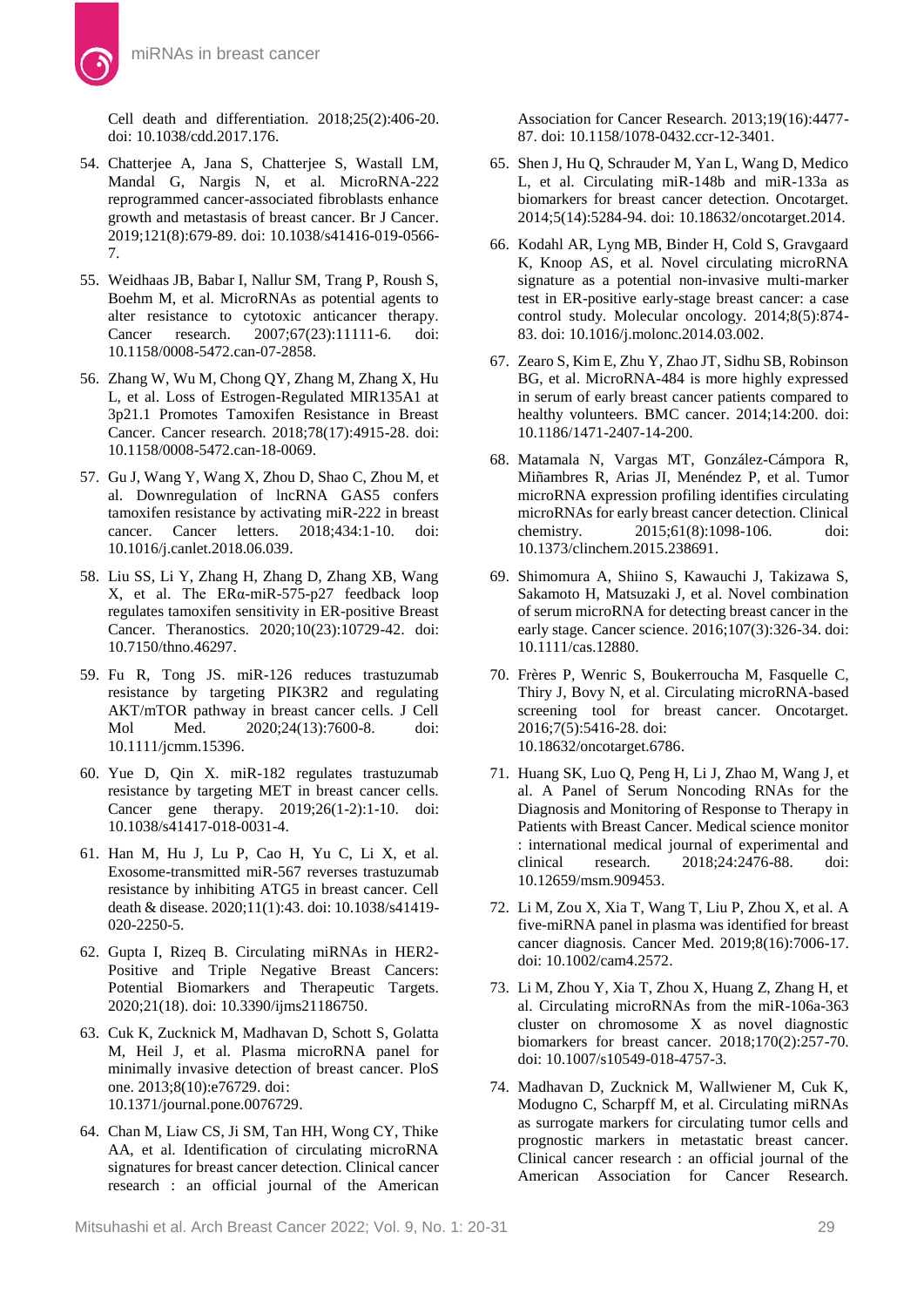2012;18(21):5972-82. doi: [10.1158/1078-](https://doi.org/10.1158/1078-0432.ccr-12-1407) [0432.ccr-12-1407.](https://doi.org/10.1158/1078-0432.ccr-12-1407)

- 75. Khodadadi-Jamayran A, Akgol-Oksuz B, Afanasyeva Y, Heguy A, Thompson M, Ray K, et al. Prognostic role of elevated mir-24-3p in breast cancer and its association with the metastatic process. Oncotarget. 2018;9(16):12868-78. doi: [10.18632/oncotarget.24403.](https://doi.org/10.18632/oncotarget.24403)
- 76. Kleivi Sahlberg K, Bottai G, Naume B, Burwinkel B, Calin GA, Børresen-Dale AL, et al. A serum microRNA signature predicts tumor relapse and survival in triple-negative breast cancer patients. Clinical cancer research : an official journal of the American Association for Cancer Research. 2015;21(5):1207-14. doi: [10.1158/1078-0432.ccr-14-](https://doi.org/10.1158/1078-0432.ccr-14-2011) [2011.](https://doi.org/10.1158/1078-0432.ccr-14-2011)
- 77. Madhavan D, Peng C, Wallwiener M, Zucknick M, Nees J, Schott S, et al. Circulating miRNAs with prognostic value in metastatic breast cancer and for early detection of metastasis. Carcinogenesis. 2016;37(5):461-70. doi: [10.1093/carcin/bgw008.](https://doi.org/10.1093/carcin/bgw008)
- 78. Li H, Liu J, Chen J, Wang H, Yang L, Chen F, et al. A serum microRNA signature predicts trastuzumab benefit in HER2-positive metastatic breast cancer patients. Nat Commun. 2018;9(1):1614. doi: [10.1038/s41467-018-03537-w.](https://doi.org/10.1038/s41467-018-03537-w)
- 79. Wang Y, Yin W, Lin Y, Yin K, Zhou L, Du Y, et al. Downregulated circulating microRNAs after surgery: potential noninvasive biomarkers for diagnosis and prognosis of early breast cancer. Cell death discovery. 2018;4:21. doi: [10.1038/s41420-018-0089-7.](https://doi.org/10.1038/s41420-018-0089-7)
- 80. Ma L, Reinhardt F, Pan E, Soutschek J, Bhat B, Marcusson EG, et al. Therapeutic silencing of miR-10b inhibits metastasis in a mouse mammary tumor model. Nature biotechnology. 2010;28(4):341-7. doi: [10.1038/nbt.1618.](https://doi.org/10.1038/nbt.1618)
- 81. Yoo B, Kavishwar A, Wang P, Ross A, Pantazopoulos P, Dudley M, et al. Therapy targeted to the metastatic niche is effective in a model of stage IV breast cancer. Scientific reports. 2017;7:45060. doi[: 10.1038/srep45060.](https://doi.org/10.1038/srep45060)
- 82. Yoo B, Ross A, Pantazopoulos P, Medarova Z. MiRNA10b-directed nanotherapy effectively targets brain metastases from breast cancer. Scientific reports. 2021;11(1):2844. doi: [10.1038/s41598-021-](https://doi.org/10.1038/s41598-021-82528-2) [82528-2.](https://doi.org/10.1038/s41598-021-82528-2)
- 83. Gao L, Guo Q, Li X, Yang X, Ni H, Wang T, et al. MiR-873/PD-L1 axis regulates the stemness of breast cancer cells. EBioMedicine. 2019;41:395-407. doi: [10.1016/j.ebiom.2019.02.034.](https://doi.org/10.1016/j.ebiom.2019.02.034)
- 84. Ninio-Many L, Hikri E, Burg-Golani T, Stemmer SM, Shalgi R, Ben-Aharon I. miR-125a Induces HER2 Expression and Sensitivity to Trastuzumab in Triple-Negative Breast Cancer Lines. Frontiers in oncology. 2020;10:191. doi: [10.3389/fonc.2020.00191.](https://doi.org/10.3389/fonc.2020.00191)
- 85. Bouchie A. First microRNA mimic enters clinic. Nature biotechnology. 2013;31(7):577. doi: [10.1038/nbt0713-577.](https://doi.org/10.1038/nbt0713-577)
- 86. Faraldi M, Gomarasca M, Banfi G, Lombardi G. Free Circulating miRNAs Measurement in Clinical Settings: The Still Unsolved Issue of the Normalization. Advances in clinical chemistry. 2018;87:113-39. doi[: 10.1016/bs.acc.2018.07.003.](https://doi.org/10.1016/bs.acc.2018.07.003)
- 87. Krug AK, Enderle D, Karlovich C, Priewasser T, Bentink S, Spiel A, et al. Improved EGFR mutation detection using combined exosomal RNA and circulating tumor DNA in NSCLC patient plasma. Annals of oncology : official journal of the European Society for Medical Oncology. 2018;29(3):700-6. doi: [10.1093/annonc/mdx765.](https://doi.org/10.1093/annonc/mdx765)
- 88. Yoshikawa M, Iinuma H, Umemoto Y, Yanagisawa T, Matsumoto A, Jinno H. Exosome-encapsulated microRNA-223-3p as a minimally invasive biomarker for the early detection of invasive breast cancer. Oncology letters. 2018;15(6):9584-92. doi: [10.3892/ol.2018.8457.](https://doi.org/10.3892/ol.2018.8457)
- 89. Moloney BM, Gilligan KE, Joyce DP, O'Neill CP, O'Brien KP, Khan S, et al. Investigating the Potential and Pitfalls of EV-Encapsulated MicroRNAs as Circulating Biomarkers of Breast Cancer. Cells. 2020;9(1). doi: [10.3390/cells9010141.](https://doi.org/10.3390/cells9010141)
- 90. Lujan H, Griffin WC, Taube JH, Sayes CM. Synthesis and characterization of nanometer-sized liposomes for encapsulation and microRNA transfer to breast cancer cells. International journal of nanomedicine. 2019;14:5159-73. doi[: 10.2147/ijn.s203330.](https://doi.org/10.2147/ijn.s203330)
- 91. Sharma S, Rajendran V, Kulshreshtha R, Ghosh PC. Enhanced efficacy of anti-miR-191 delivery through stearylamine liposome formulation for the treatment of breast cancer cells. International journal of pharmaceutics. 2017;530(1-2):387-400. doi: [10.1016/j.ijpharm.2017.07.079.](https://doi.org/10.1016/j.ijpharm.2017.07.079)
- 92. Yoo B, Kavishwar A, Ross A, Wang P, Tabassum DP, Polyak K, et al. Combining miR-10b-Targeted Nanotherapy with Low-Dose Doxorubicin Elicits Durable Regressions of Metastatic Breast Cancer. Cancer research. 2015;75(20):4407-15. doi: [10.1158/0008-5472.can-15-0888.](https://doi.org/10.1158/0008-5472.can-15-0888)
- 93. Yu Y, Yao Y, Yan H, Wang R, Zhang Z, Sun X, et al. A Tumor-specific MicroRNA Recognition System Facilitates the Accurate Targeting to Tumor Cells by Magnetic Nanoparticles. Molecular therapy Nucleic acids. 2016;5(5):e318. doi: [10.1038/mtna.2016.28.](https://doi.org/10.1038/mtna.2016.28)
- 94. Wagner MJ, Mitra R, McArthur MJ, Baze W, Barnhart K, Wu SY, et al. Preclinical Mammalian Safety Studies of EPHARNA (DOPC Nanoliposomal EphA2-Targeted siRNA). Molecular cancer therapeutics. 2017;16(6):1114-23. doi: [10.1158/1535-7163.mct-16-0541.](https://doi.org/10.1158/1535-7163.mct-16-0541)
- 95. Yin H, Xiong G, Guo S, Xu C, Xu R, Guo P, et al. Delivery of Anti-miRNA for Triple-Negative Breast